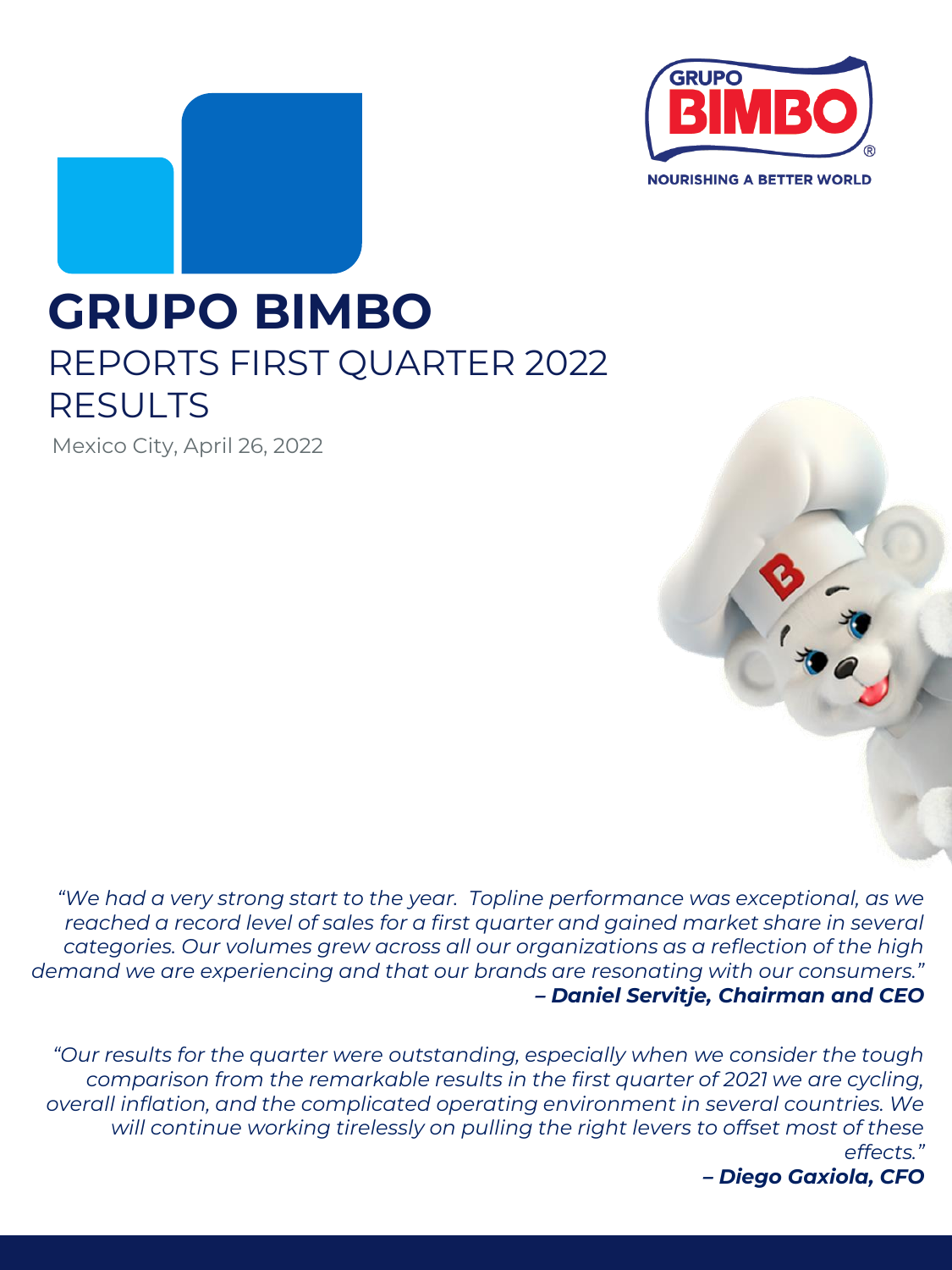

Grupo Bimbo S.A.B. de C.V. ("Grupo Bimbo" or "the Company") (BMV: BIMBO) reports its results for the three months ended March 31, 2022. 1

# **HIGHLIGHTS OF THE QUARTER**

- Net Sales reached a record level for a first quarter at Ps. 93,321 million, an increase of 17.7%, primarily due to strong volumes and price/mix performance across every region
- **•** Adjusted EBITDA<sup>2</sup> grew 11.9%; while experiencing margin compression of 70 basis points mainly due to higher raw material costs
- Net Majority Income improved by 10.4% and the margin contracted 30 basis points
- Return on Equity<sup>3</sup> reached a record 15.8%
- Net Debt/Adjusted  $EBITDA<sup>4</sup>$  ratio closed the quarter at 1.8 times

# **RECENT DEVELOPMENTS**

- **Grupo Bimbo signed an agreement to sell its confectionery business, "Ricolino". This** strategic decision will enable Grupo Bimbo to become a stronger global leader in grain-based foods and to focus on its baking and snacks industries
- **•** For the sixth consecutive year, Ethisphere Institute named Grupo Bimbo as one of the World's Most Ethical Companies in 2022
- **•** The Brazilian organization started operating with 100% renewable electric energy; with this, 93% of global operations are using renewable energy (vs. 2019 base) and 21 countries now use clean energies

#### **FINANCIAL SUMMARY**

(MILLIONS OF MEXICAN PESOS)

|                        | <b>1Q22</b> | <b>1Q21</b> | <b>Change</b> |
|------------------------|-------------|-------------|---------------|
| <b>Net Sales</b>       | 93,321      | 79,286      | 17.7%         |
| <b>Gross Profit</b>    | 48,222      | 42,595      | 13.2%         |
| Operating Income       | 8,942       | 8,765       | 2.0%          |
| <b>Adjusted EBITDA</b> | 11,897      | 10,633      | 11.9%         |
| Net Majority Income    | 4,467       | 4,045       | 10.4%         |
| Net Debt/Adj. EBITDA   | 1.8x        | 1.8x        | 0.0x          |
| <b>ROE</b>             | 15.8%       | 12.0%       | 3.8pp         |

Grupo Bimbo will launch its new sustainability strategy on May 18th, 2022. Please register in advance here: **[REGISTER](https://r20.rs6.net/tn.jsp?f=001YZIkCWJizuQw26HAIg5DOKtwEDgSVFecRKPvEcK-0XlpGa5VQAdbUauWex9YD6H2PYfd5KkGSeHlkjqH79mMAFM_h7QUBowELo5miGGYqBrYwW6ZgKqrgpVtzJ3YKFbxe62OuERIV9vmol1Bm3AZext0hIYJXDf27d1k8UA_GQ6t5lOyhAQLgAf3W15kyUvVyzXcrVjOraE=&c=8Zx7zxqZbo0Ch54zCLGP7efjWCwygN2xDKi9A0vdKPNlLkbTDhXBNg==&ch=jdkUJoLKMPHShzSYsxa3oEWAJ9DZowTkOeLoIQGYjA5p7bwAQXMhIQ==)**

*3. Adjusted with MEPPs non-cash charges.*

<sup>1.</sup> Figures included in this document are prepared in accordance with International Financial Reportina Standards (IFRS)

*<sup>2.</sup> Earnings before interests, taxes, depreciation, amortization and Multiemployer Pension Plans ("MEPPs").*

*<sup>4.</sup> Does not consider the effect of IFRS16.*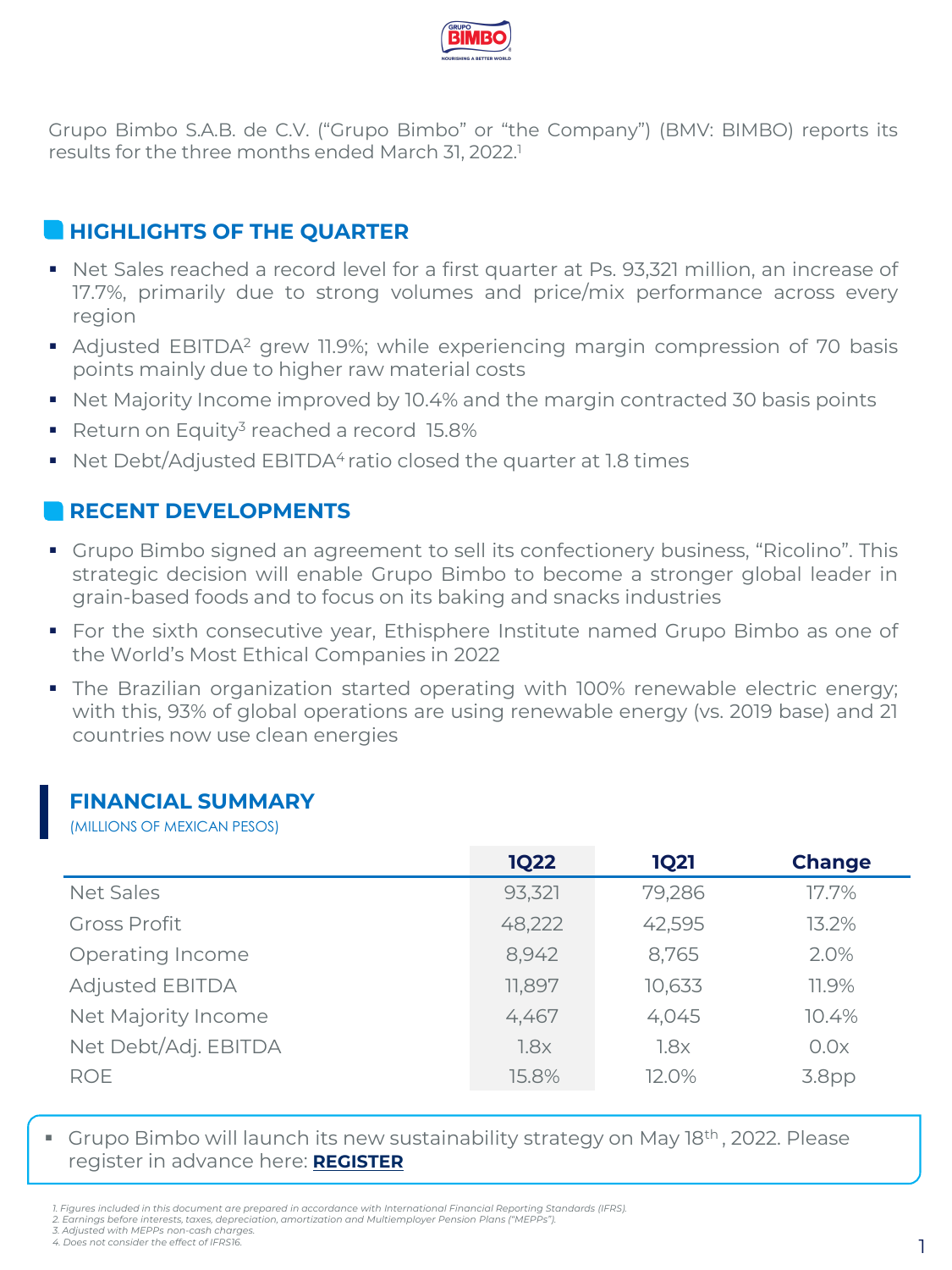

# **N E T S A L E S**

(MILLIONS OF MEXICAN PESOS)

| <b>Net Sales</b>   | <b>1Q22</b> | <b>1Q21</b> | $\%$ $\Delta$ |
|--------------------|-------------|-------------|---------------|
| North America      | 45,578      | 38,963      | 17.O          |
| Mexico             | 33,043      | 27,661      | 19.5          |
| FAA                | 9,124       | 7,843       | 16.3          |
| Latin America      | 8.937       | 7,374       | 21.2          |
| <b>Grupo Bimbo</b> | 93,321      | 79,286      | 17.7          |

*Consolidated results exclude inter-company transactions.*



*Revenue mix for the last twelve months ended March 31, 2022*

**Net Sales reached a record level for a first quarter at Ps. 93,321, an increase of 17.7%,** primarily due to strong volumes and price/mix performance across every region.

#### **NORTH AMERICA<sup>6</sup>**

**Net Sales in US dollars increased 15.8%,** driven by the successful implementation of pricing strategy and volume growth in mainstream bread, buns and rolls, sweet baked goods and snacks categories. In peso terms, Net Sales increased 17.0%.



#### **MEXICO**

**Net Sales in Mexico grew 19.5%,** attributable to strong volume growth, better product/mix and price increases. Every channel posted double-digit growth, as did most categories, most notably salty snacks, snack cakes, sweet baked goods, bread, cookies and confectionery.

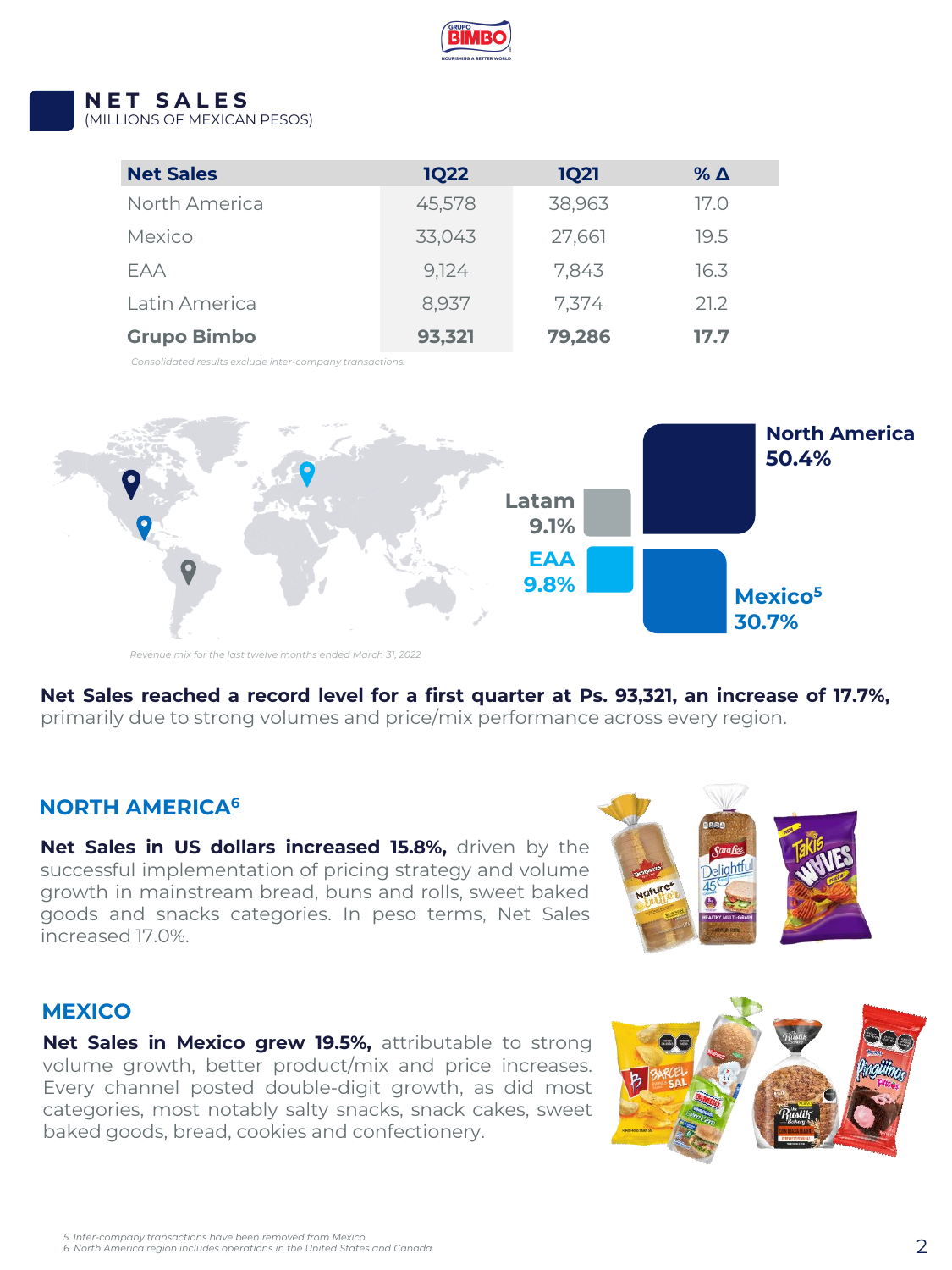**Sales in EAA during the first quarter grew 16.3% in peso terms, excluding FX effect, Net Sales increased 21.1%,** reflecting strong volume performance mainly in Iberia and the U.K., pricing actions and inorganic contribution from the acquisitions completed in India, as well as a strong sales performance of the QSR channel throughout the region.

# **LATIN AMERICA<sup>8</sup>**

**First quarter Net Sales increased 21.2% in peso terms; excluding the FX effect, Net Sales increased 25.1%,** primarily driven by strong volumes and favorable price/mix effect across every organization, highlighting Brazil, Colombia, Chile, and the rest of the *Latin Sur* division. Sales growth was also benefited by the inorganic contribution from the acquisition of Aryzta do Brazil.

#### **G R O S S P R O F I T** (MILLIONS OF MEXICAN PESOS)

| Consolidated results exclude inter-company transactions.                                    |  |
|---------------------------------------------------------------------------------------------|--|
| Gross Profit for the first quarter increased 13.2%, while the margin contracted 200 basis   |  |
| points basis points to 51.7%, mainly attributable to higher raw material costs across every |  |
| region.                                                                                     |  |

North America 24,533 21,818 12.4 53.8 56.0 (2.2) Mexico 17,430 15,051 15.8 52.8 54.4 (1.6) EAA 2,837 2,796 1.5 31.1 35.7 (4.6) Latin America 3,939 3,373 16.8 44.1 45.7 (1.6) **Grupo Bimbo 48,222 42,595 13.2 51.7 53.7 (2.0)**

**Gross Profit Gross Margin (%) 1Q22 1Q21 % Δ 1Q22 1Q21 Δ pp.**

# **O P E R A T I N G I N C O M E**

(MILLIONS OF MEXICAN PESOS)

|                    | <b>Operating Income</b> |       |            | <b>Operating Margin (%)</b> |             |              |
|--------------------|-------------------------|-------|------------|-----------------------------|-------------|--------------|
|                    | <b>1Q22</b>             | 1021  | % $\Delta$ | <b>1Q22</b>                 | <b>1Q21</b> | $\Delta$ pp. |
| North America      | 4,240                   | 5,160 | (17.8)     | 9.3                         | 13.2        | (3.9)        |
| Mexico             | 4,418                   | 3,603 | 22.6       | 13.4                        | 13.0        | 0.4          |
| EAA                | (24)                    | 49    | <b>NA</b>  | (0.3)                       | 0.6         | (0.9)        |
| Latin America      | 305                     | 15    | >100       | 3.4                         | 0.2         | 3.2          |
| <b>Grupo Bimbo</b> | 8,942                   | 8,765 | 2.0        | 9.6                         | 11.1        | (1.5)        |

*Regional results do not reflect intercompany royalties; Mexico segment results of 2021 have been adjusted of some intercompany royalties' income that were included before; consolidated results exclude intercompany transactions.*









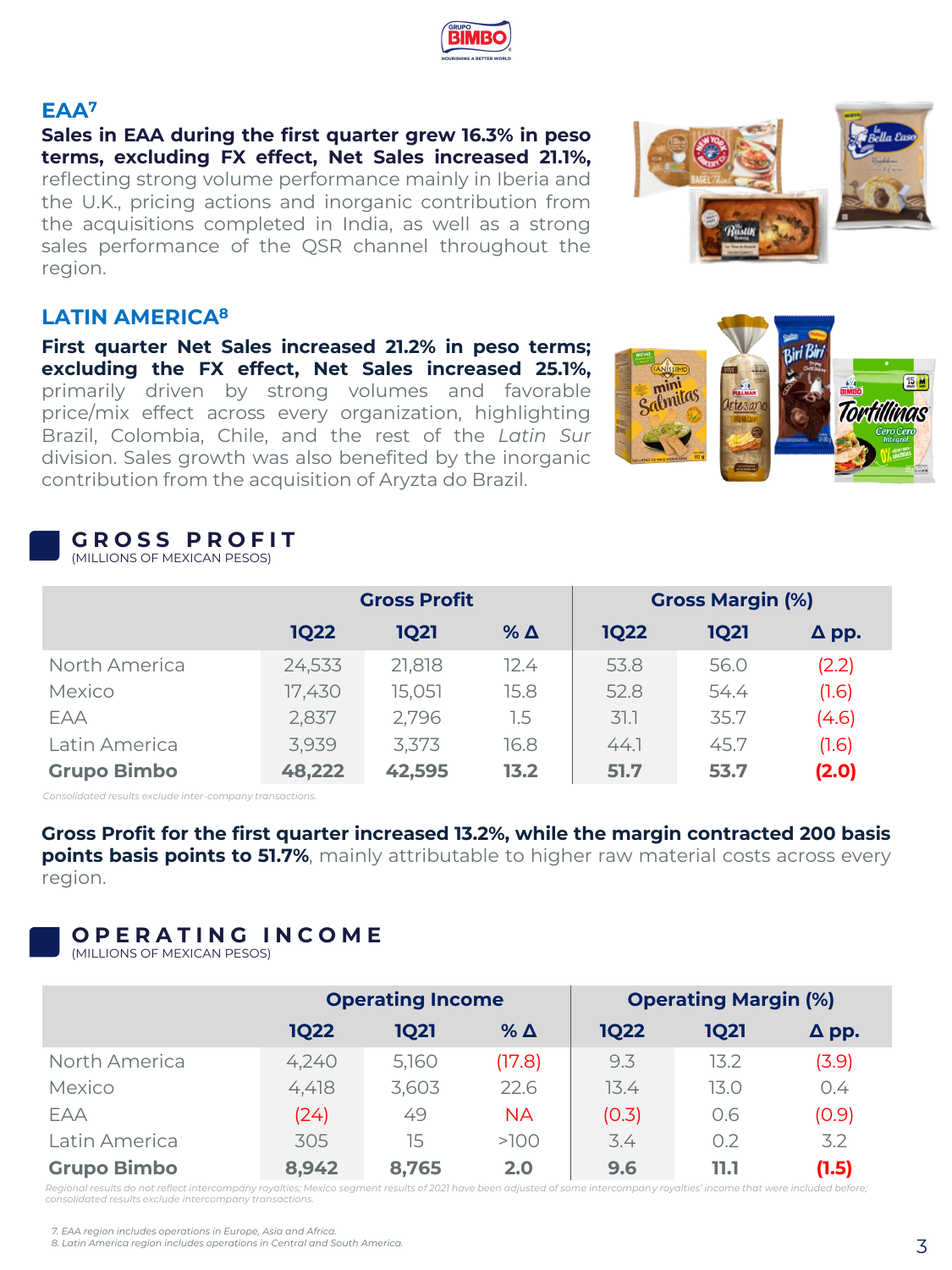

**Operating Income for the first quarter rose 2.0%, and the margin contracted 150 basis points,** mainly due to the higher cost of sales and a higher inflationary environment globally, most notably in North America, coupled with a lower non-cash benefit of US\$73 million related to the adjustment to the MEPPs liability to reflect current interest rate levels, compared to the US\$109 million non-cash benefit registered in the first quarter of 2021. This was partially offset by the strong sales performance and efficiencies in selling and administrative expenses. **Excluding the MEPPs effect for both periods, operating income increased 13% and the margin contracted 30 basis points, to 8%.**

# **A D J U S T E D E B I T D A**

(MILLIONS OF MEXICAN PESOS)

|                    | <b>Adj. EBITDA</b> |             |            | Adj. EBITDA Margin (%) |             |              |
|--------------------|--------------------|-------------|------------|------------------------|-------------|--------------|
|                    | <b>1Q22</b>        | <b>1Q21</b> | % $\Delta$ | <b>1Q22</b>            | <b>1Q21</b> | $\Delta$ pp. |
| North America      | 4,928              | 4,922       | O.1        | 10.8                   | 12.6        | (1.8)        |
| Mexico             | 5,483              | 4,631       | 18.4       | 16.6                   | 16.7        | (0.1)        |
| EAA                | 500                | 528         | (5.3)      | 5.5                    | 6.7         | (1.2)        |
| Latin America      | 860                | 432         | 99.2       | 9.6                    | 5.9         | 3.7          |
| <b>Grupo Bimbo</b> | 11,897             | 10,633      | 11.9       | 12.7                   | 13.4        | (0.7)        |

*Regional results do not reflect intercompany royalties; Mexico segment results of 2021 have been adjusted of some intercompany royalties' income that were included before; consolidated results exclude intercompany transactions.*

**Adjusted EBITDA, which does not include the effect of MEPPs, increased 11.9%, while the margin contracted 70 basis points, to 12.7%,** mainly due to the abovementioned higher cost of sales and inflationary environment, which was partially offset by productivity savings across the value chain.

#### **NORTH AMERICA**

**North America region margin contraction of 180 basis points** was mainly due to a higher inflationary environment, including commodities, labor costs and shortages across the supply chain. This was partially offset by favorable branded mix and productivity benefits from past restructuring investments.

#### **MEXICO**

**The margin contracted 10 basis points,** attributable to higher raw material costs, which was offset by the strong sales performance, favorable product and category mix, and productivity savings across the supply chain.

#### **EAA**

**EAA posted a 120 basis points margin contraction** mostly due to a higher inflationary environment in several countries and a labor strike in Spain, which has already been resolved.

# **LATIN AMERICA**

#### **Despite challenging conditions in several countries, Latin America Adjusted EBITDA margin expanded 370 basis points reaching a record level for a first quarter at 9.6%,**

mainly due to the strong sales performance across every organization, increased market penetration, productivity benefits and solid results in Brazil and Argentina.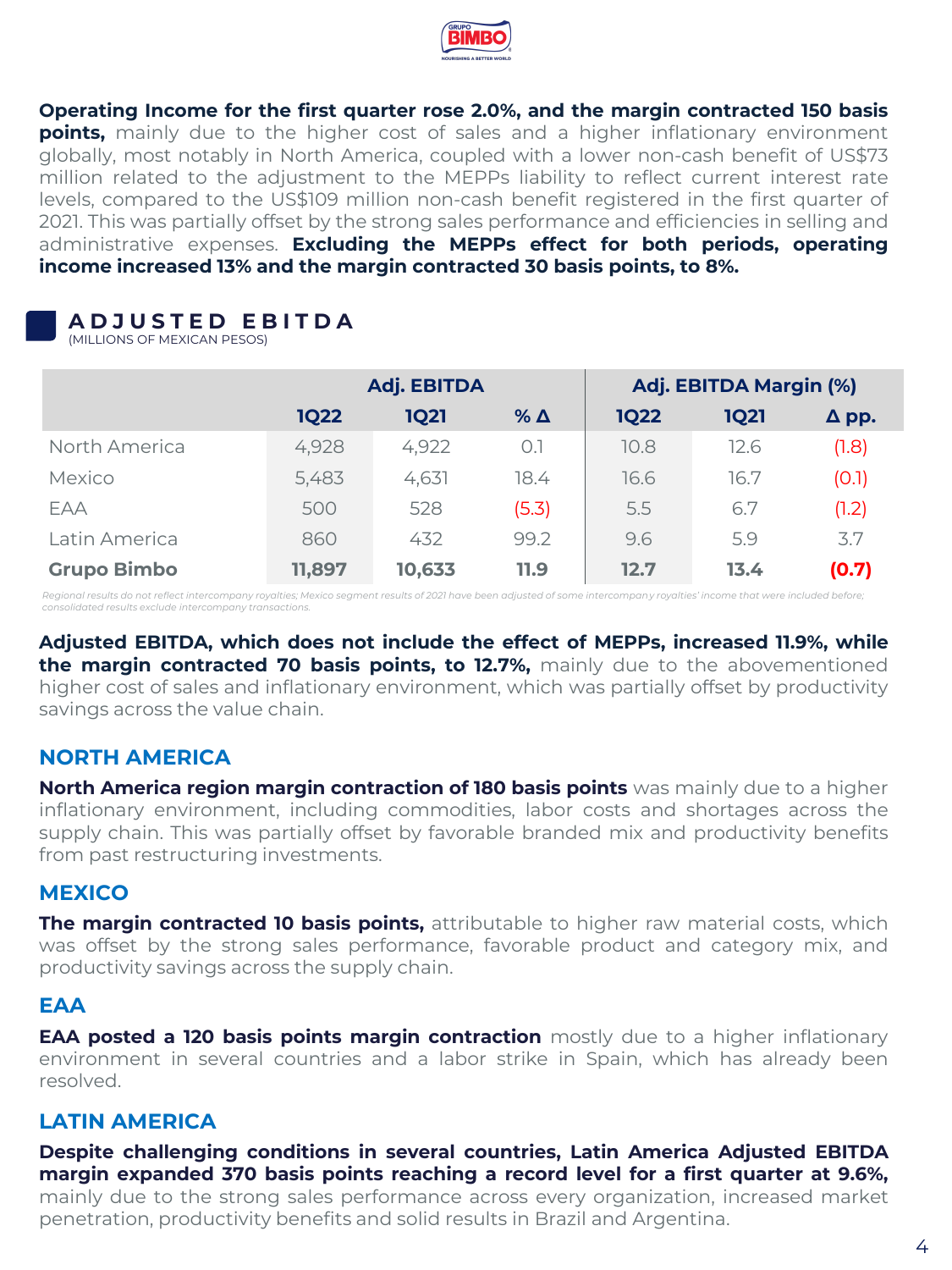

#### **C O M P R E H E N S I V E F I N A N C I A L R E S U L T**

(MILLIONS OF MEXICAN PESOS)

**Comprehensive Financial Result totaled Ps. 1,753 million,** the 7.6% decline was attributable to lower interest expenses.

#### **N E T M A J O R I T Y I N C O M E**

(MILLIONS OF MEXICAN PESOS)

|             | <b>Net Majority Income</b> |       |            | <b>Net Majority Margin (%)</b> |      |              |
|-------------|----------------------------|-------|------------|--------------------------------|------|--------------|
|             | 1022                       | 1021  | % $\Delta$ | <b>1Q22</b>                    | 1021 | $\Delta$ pp. |
| Grupo Bimbo | 4,467                      | 4.045 | 10.4       | 4.8                            |      | 0.3          |

**Net Majority Income grew 10.4% while the margin contracted 30 basis points** attributable to the abovementioned higher inflationary environment and the lower positive effect from MEPPs. This was partially offset by the strong sales performance, efficiencies in selling and administrative expenses, lower financing costs and a lower effective tax rate which stood at 34% when compared to 37.7% in the first quarter of 2021.

### **F I N A N C I A L S T R U C T U R E**

Total Debt on March 31, 2022, was Ps. 91 billion, compared to Ps. 93 billion on December 31, 2021, the decrease was mainly explained by a favorable FX rate.

Average debt maturity was 15.3 years with an average cost of 5.6%. Long-term Debt comprised 93% of the total; 53% of the debt was denominated in US dollars, 38% in Mexican pesos, 6% in Canadian dollars and 3% in Euros.

The Net Debt to Adjusted EBITDA ratio, which does not consider the effect of IFRS16, was 1.8 times, a decline of 0.1x when compared to 1.9 times on December 31, 2021.

**A M O R T I Z A T I O N P R O F I L E <sup>9</sup>**





*9. Does not include US\$ 57 million of long-term debt at subsidiary level. Includes 30-year issuance by BBU.*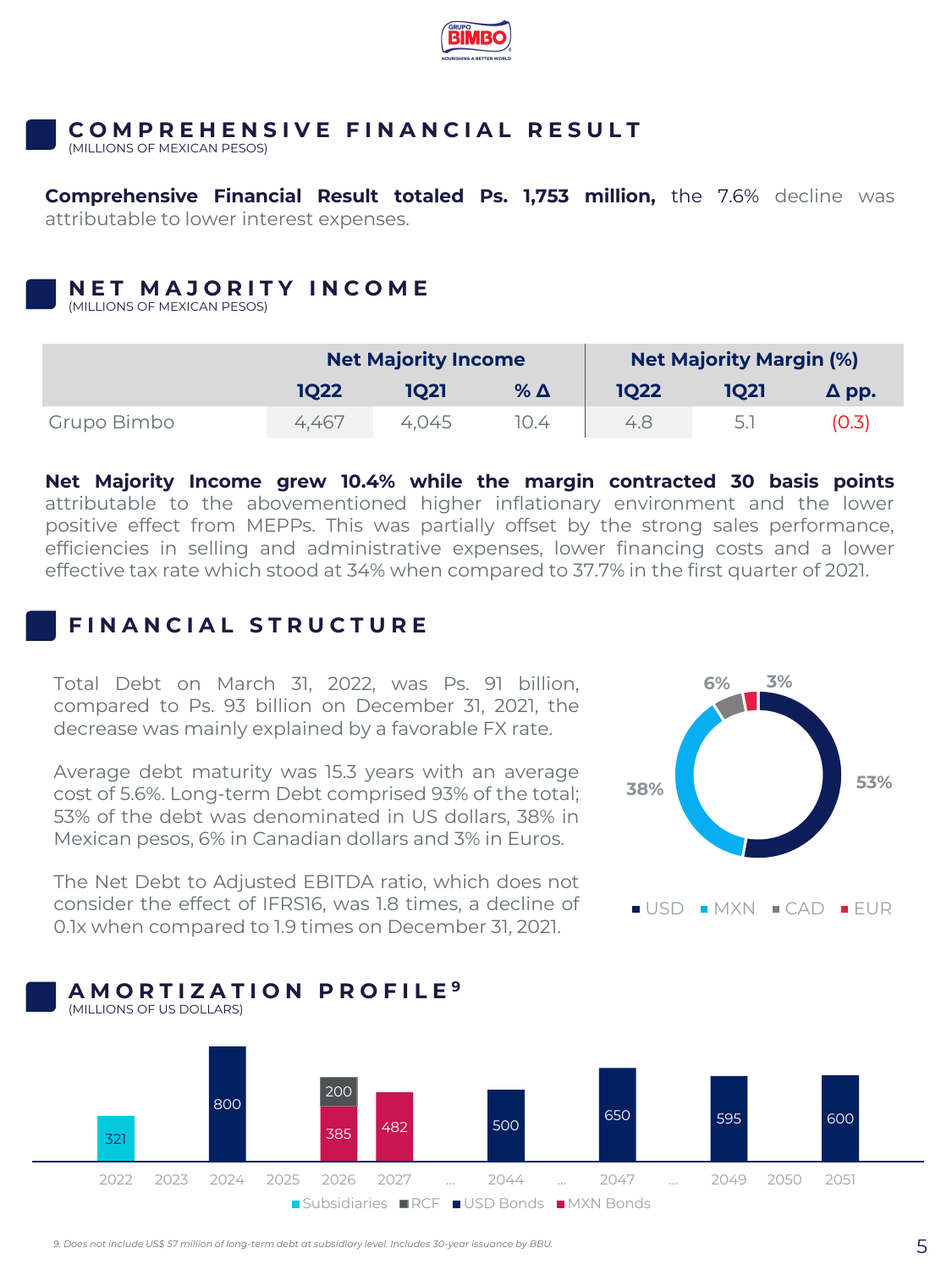

# **R E C E N T D E V E L O P M E N T S**

**Grupo Bimbo has reached an agreement to sell its confectionery business, "Ricolino<sup>10</sup>", to Mondelēz International, Inc. ("Mondelēz") for an enterprise value<sup>11</sup> of \$27 billion pesos (US\$1.3 billion<sup>12</sup>).** This strategic decision will enable Grupo Bimbo to become a stronger global leader in grain-based foods and to focus on its baking and snacks industries. For Mondelēz, a global snacking leader, this deal will double the size of its Mexico's business and provide an attractive entry point into the chocolate category, while expanding the company's presence in confectionery.

With  $$10,147$  million pesos in Net Sales (US \$500 million<sup>13</sup>) in 2021, Ricolino is a leading player in the confectionery category in Mexico. It employs close to 6,000 associates, has four manufacturing facilities and distribute its products through its sales centers to several channels, including wholesalers, mom and pops, supermarkets, convenience stores, among others. It produces, distributes and commercializes lollipops, marshmallows, chocolates and gummies among others, under the Ricolino®, Vero®, La Corona® and Coronado® brands, among others. Ricolino also exports and commercializes its products in 17 different countries, including the U.S. and Central America. Ricolino´s iconic brands are a strong strategic complement to Mondelēz International´s snacking portfolio.

Grupo Bimbo will use the proceeds from this transaction to pay debt, for its capital investments' plan, and other general corporate purposes.

With this decision, Ricolino's associates, who for several decades have worked with full commitment to consolidate iconic products and brands, will be able to further develop their potential within Mondelēz and the confectionery industry. Mondelēz, with 95 years of history in Mexico, is a company committed to the development of people, and shares and appreciates Ricolino's values as an organization.

*"We ventured into the confectionery industry with the establishment of Ricolino in 1970; today, after 52 years of growth and progress, it is the industry leader in Mexico. We truly recognize the Ricolino family for this amazing accomplishment and are deeply thankful for their commitment and hard work. I'm confident that Mondelēz will leverage these amazing brands and further accelerate their growth",* said Daniel Servitje, Chairman and CEO of Grupo Bimbo.

*"I want to take the opportunity to thank all of our associates for their dedication and commitment. They have given their best and I feel very proud of them",* said Fernando Lerdo de Tejada S., President of Ricolino.

Diego Gaxiola, CFO of Grupo Bimbo, commented: *"This transaction strengthens our financial profile, as it is accretive for Grupo Bimbo, while it enhances our long-term focus in our core categories. We reaffirm our commitment and investments in Mexico, where we will be investing around US\$750 million during the year, a record level that endorses our confidence in the country."*

*"This acquisition will provide a step change for our business in Mexico, an important growth market for us, more than tripling our routes to market and growing our position in core snacking categories",* said Dirk Van De Put, Chairman and CEO of Mondelēz.

*11. Enterprise value will be adjusted upon closure for concepts such as cash, debt and other typical concepts included in this type of transactions.*

*12. Considers an FX rate of Ps.20.32 per US\$. 13. Considers an FX rate of Ps. 20.28 per US\$.* 

*<sup>10.</sup> Including its shares on Productos Ricolino S.A.P.I. de C.V., Productos de Leche Coronado S.A. de C.V., Ricolino S.A. de C.V., and its global brand portfolio.*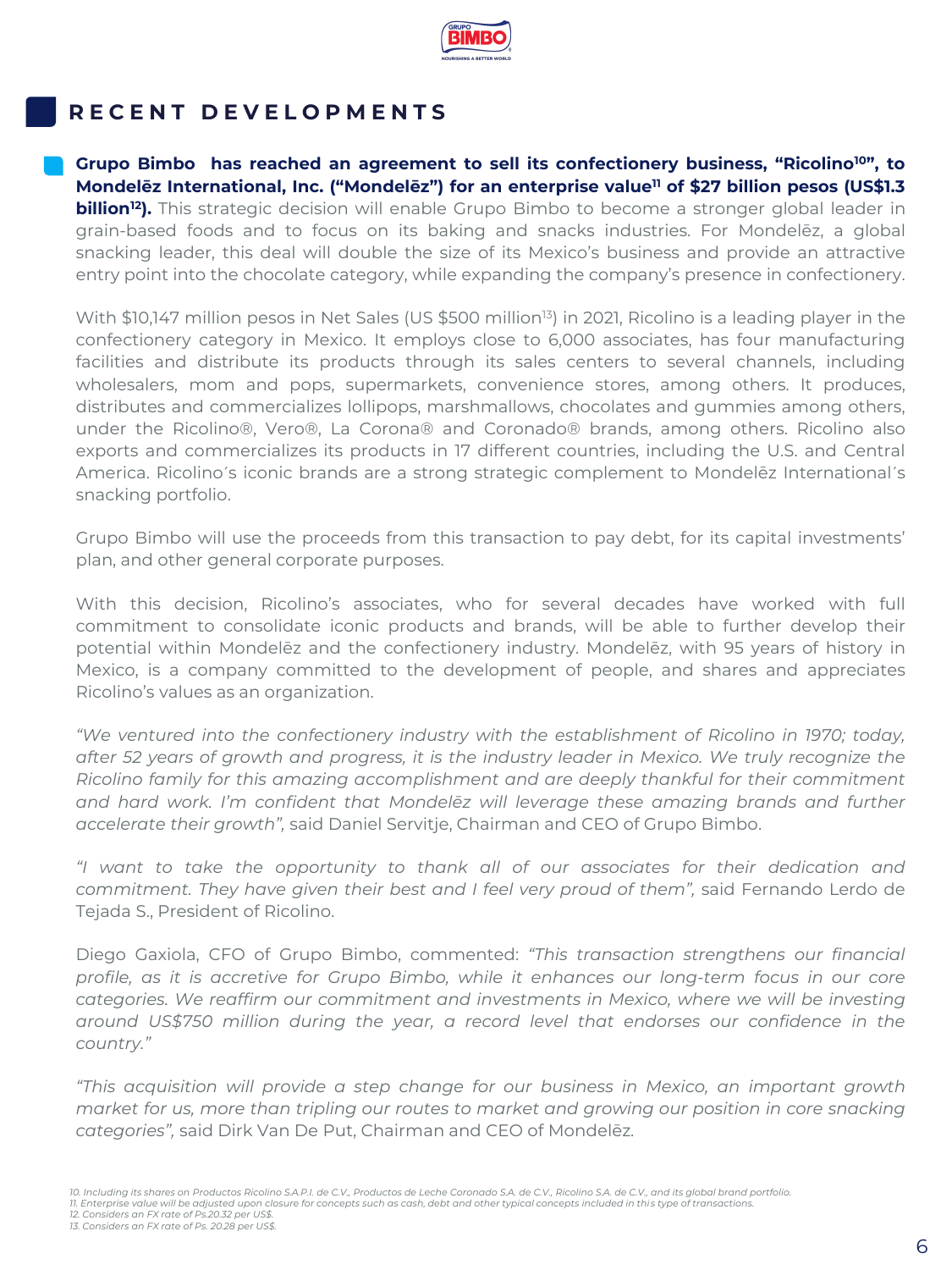

Oriol Bonaclocha, President of Mondelēz Mexico said: *"2022 is an exciting year for us because we are celebrating our 95th anniversary. Today, we are reinforcing our commitment to Mexico´s growth and it is also an opportunity to grow with Ricolino's iconic portfolio, strong distribution and manufacturing footprint. The Mondelēz team looks forward to welcoming talented people with strong values who know how to win and grow."*

This transaction is still subject to regulatory approvals, including the ones applicable in Mexico such as from the *Comisión Federal de Competencia Económica* (COFECE), among others and is expected to close in late Q3 or early Q4 2022.

The Company recognizes and acknowledges the support of Bank of America, Deloitte and Galicia Abogados, that acted as advisors ensuring a successful outcome for this transaction.

**For the sixth consecutive year, Ethisphere Institute named Grupo Bimbo as one of the World's Most Ethical Companies in 2022**. This honor is reserved for a select number of companies with exceptional programs. Ethisphere assesses companies' regulatory behavior, social responsibility, ethical culture, corporate leadership and governance, innovation, and reputation.

*"The recognition as an ethical company represent much more than just complying with organizational policy and regulations. It is about transcending time and inspiring all our associates to act with integrity and true conviction to so and say the right thing"* - Daniel Servitje, Chairman and CEO of Grupo Bimbo.

**The Brazilian organization started operating with 100% renewable electric energy;** with this, 93% of global operations are using renewable energy (vs. 2019 base) and 21 countries now use clean energies.

# **CONFERENCE CALL INFORMATION**

#### **D I A L - I N**

A conference call will be held today Tuesday, April 26, 2022, at 6:00 pm Eastern (5:00 pm Central). To access the call, please dial: US +1 (844) 450 3853 International +1 (412) 317 6375 Mexico +52 (55) 8880 8040 Conference ID: GRUPO BIMBO

#### **W E B C A S T**

A webcast for this call can also be accessed at Grupo Bimbo's website: https://www.grupobimbo.com/en/investors/ events

#### **R E P L A Y**

A replay will be available until May 6, 2022. You can access the replay through Grupo Bimbo's website https://www.grupobimbo.com/en/invest ors/events or by dialing:

US +1 (877) 344 7529 International +1 (412) 317 0088 Canada +1 (855) 669 9658 Conference ID: 10164617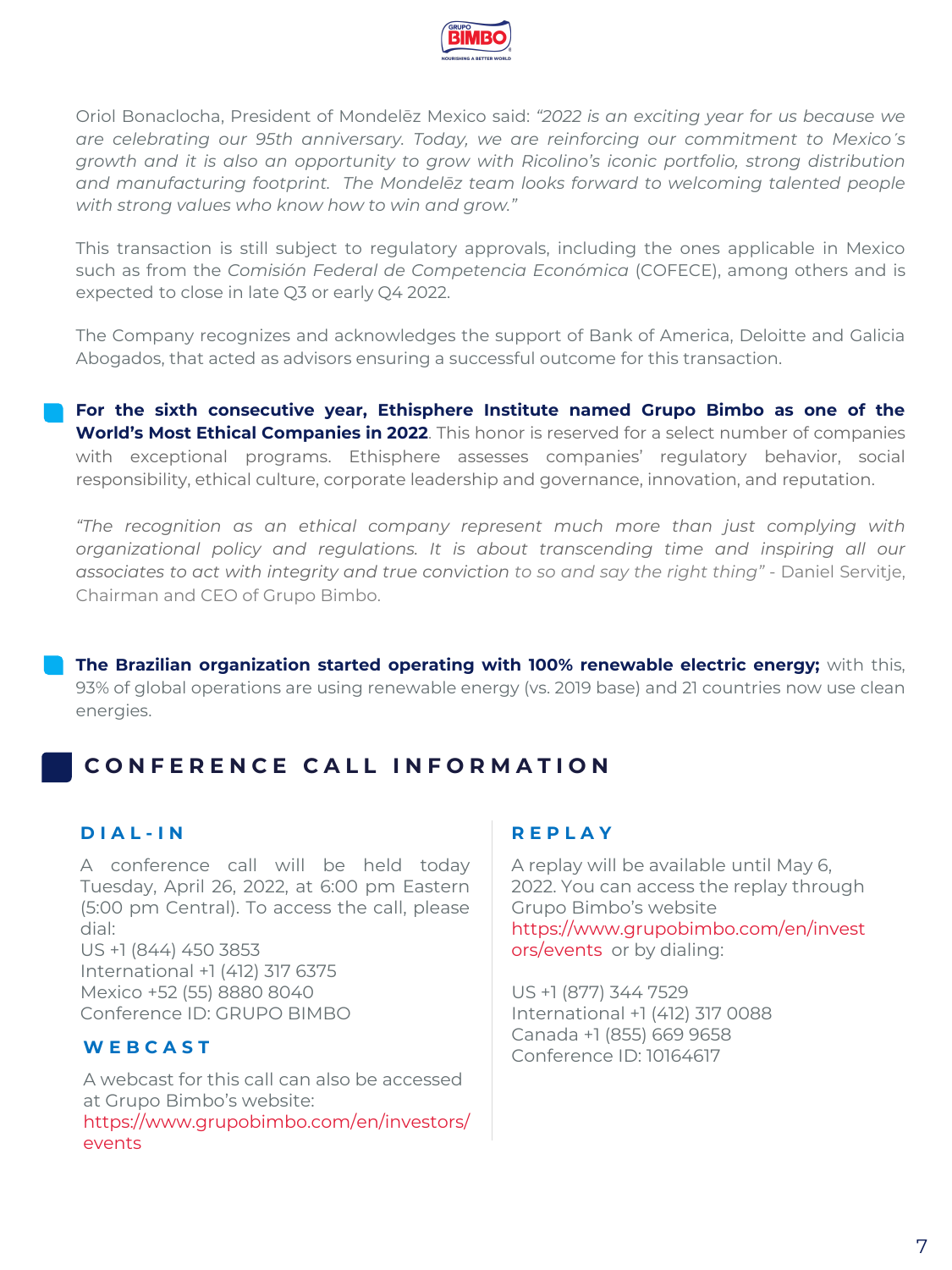

# **A B O U T G R U P O B I M B O**

**Grupo Bimbo is the leader and largest baking Company in the world and a relevant participant in snacks.** Grupo Bimbo has 206 bakeries and other plants and more than 1,600 sales centers strategically located in 33 countries throughout the Americas, Europe, Asia and Africa. Its main product lines include sliced bread, buns & rolls, pastries, cakes, cookies, toast bread, English muffins, bagels, tortillas & flatbreads, salty snacks and confectionery products, among others. Grupo Bimbo produces over 10,000 products and has one of the largest direct distribution networks in the world, with more than 3.1 million points of sale, more than 56,000 routes and over 139,000 associates. Its shares trade on the Mexican Stock Exchange (BMV) under the ticker symbol BIMBO, and in the over-the-counter market in the United States with a Level 1 ADR, under the ticker symbol BMBOY.

# **N O T E O N F O R W A R D - L O O K I N G S T A T E M E N T S**

This announcement contains certain statements regarding the expected financial and operating performance of Grupo Bimbo, S.A.B. de C.V., which are based on current financial information, operating levels, and market conditions, as well as on estimations of the Board of Directors of the Company related to possible future events. The results of the Company may differ in regards with those expressed on these statements, due to different factors that are beyond the Company's control, such as: adjustments in price levels, variations in the costs of its raw materials, changes in laws and regulations, or economic or political conditions not foreseen in the countries where the Company operates. Therefore, the Company is not responsible for such differences in the information and suggests that readers review such statements prudently. Moreover, the Company will not undertake any obligation to publicly release any revisions to the statements due to variations of such factors after the date of this press release.

# **I N V E S T O R R E L A T I O N S**

**www.grupobimbo.com** ir@grupobimbo.com (5255) 5268 6830